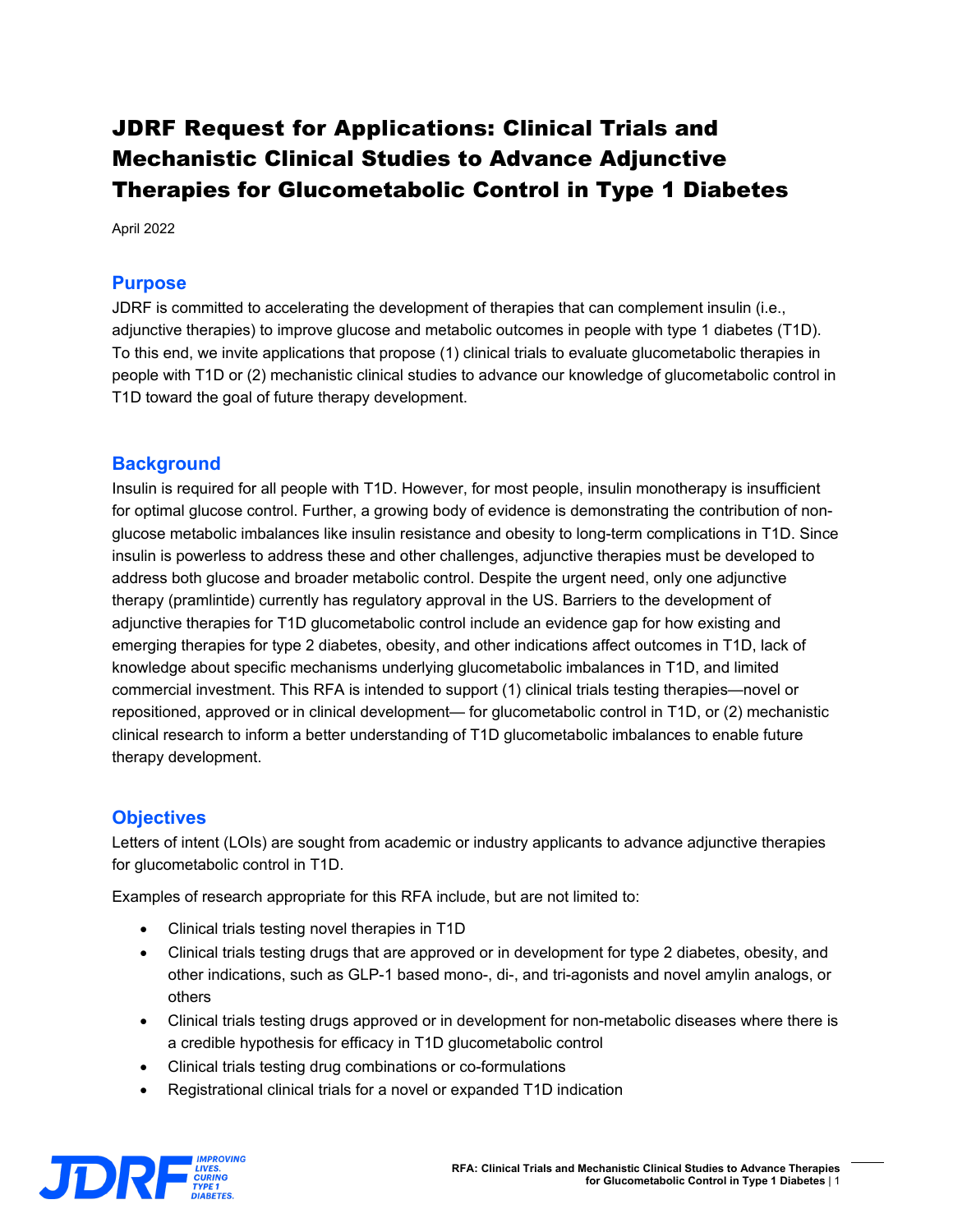- Experimental medicine trials exploring mechanism of action and/or proof-of-concept in T1D
- Mechanistic clinical studies exploring druggable pathways for glucometabolic control in T1D
- Clinical studies to identify novel therapeutic targets or investigate existing targets
- Analysis of real-world data to assess efficacy and safety of therapies in T1D, including clinical trial emulations, EMR data, or other innovative methods

Examples of research not covered by this RFA include:

- Studies focused on beta cell protection or function
- Studies focused on T1D prevention
- Development of insulin therapeutics
- Nonclinical studies except in exceptional cases where they contribute directly to clinical development efforts
- Studies focused on hypoglycemia unawareness
- Studies focused on natural history of pathogenesis
- Clinical trials evaluating lifestyle interventions such as diet and exercise

#### **Deliverables**

- Successful clinical trials should provide safety and efficacy data to support next steps in a path toward further clinical development, regulatory approval and/or changes to clinical guidelines
- Successful mechanistic clinical studies will provide data that can be used to inform future therapy development efforts

Applicants are encouraged to consult with the JDRF Scientific Staff below to discuss the alignment of their proposal to this RFA and to develop the projected study concept.

### **Critical Considerations**

- Clinically relevant glucose control outcomes include HbA1c, severe hypoglycemia, level 1 and 2 hypoglycemia, time-in-range, glycemic variability, and others
- Clinically relevant metabolic control outcomes include insulin resistance, weight/adiposity, lipids, ketones, and others
- Trials in sub-populations of T1D may be considered, such as people with T1D and overweight/obesity or high HbA1c, people in vulnerable age groups, and others
- Expectation of direct benefits on long-term complications is encouraged, but not required, in selection of therapeutic intervention
- Mechanistic clinical studies must be designed to inform further therapy development efforts
- JDRF strongly encourages applications from industry
- JDRF supports collaborative approaches, including between academic applicants and industry partners
- JDRF encourages proposals that seek to leverage existing or planned projects (e.g., proposals that add resources to projects with funding from other sources)
- JDRF encourages proposals to include people with T1D in existing or planned trials predominantly featuring other populations (e.g., people with type 2 diabetes or obesity)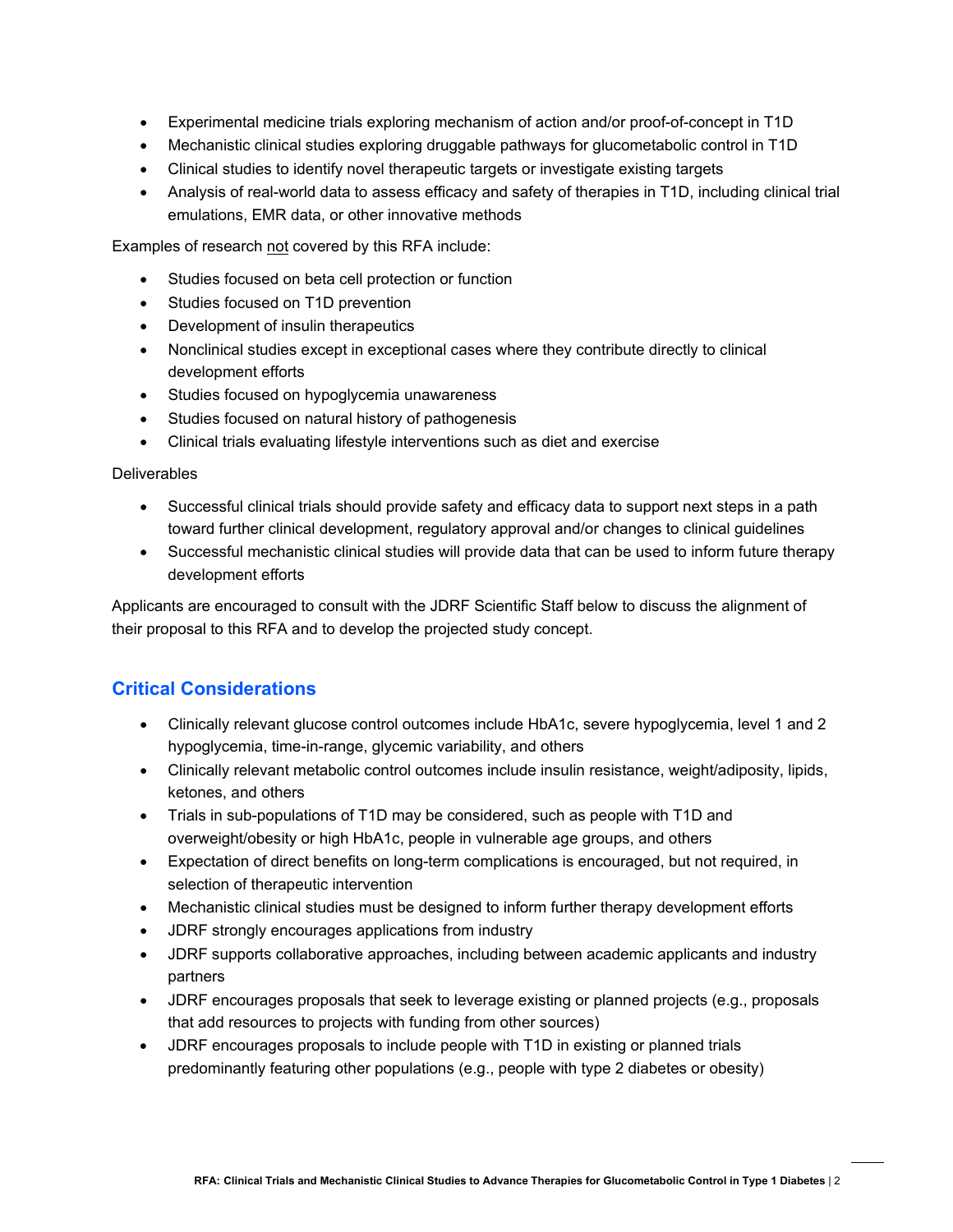- It is the responsibility of the applicant to obtain drugs for their study. JDRF funding will be contingent on a written commitment from the drug manufacturer to provide study drug and placebo.
- Insulin requiring non-T1D populations may be included in research plan as appropriate, but primary focus on T1D is required

### **Eligibility**

- Applications may be submitted by domestic and foreign non-profit organizations, public and private, such as universities, colleges, hospitals, laboratories, units of state and local governments, and eligible agencies of the federal government.
- Applicants must hold an M.D., D.M.D., D.V.M., Ph.D., or equivalent and have a faculty position or equivalent at a college, university, medical school, or other research facility. Please note that applications from for-profit entities or industry collaborations with academia may be submitted to this RFA; however, additional information will be requested from for-profit entities if a full application is invited.
- There are no citizenship requirements for this program. To assure continued excellence and diversity among applicants and awardees, JDRF welcomes applications from all qualified individuals and encourages applications from persons with disabilities, women, and members of minority groups underrepresented in the sciences.

# **Funding Mechanism**

In response to this announcement, LOI's can be submitted to JDRF's Strategic Research Agreement (SRA) or Industry Discovery and Development Program (IDDP) grant mechanisms. For more information on these mechanisms, please refer to our website:

- **Strategic Research Agreements:** [http://grantcenter.jdrf.org/information-for-applicants/grant](http://grantcenter.jdrf.org/information-for-applicants/grant-mechanism-descriptions/strategic-research-agreements/)[mechanism-descriptions/strategic-research-agreements/](http://grantcenter.jdrf.org/information-for-applicants/grant-mechanism-descriptions/strategic-research-agreements/)
- **Industry Development and Discovery Program:** [https://grantcenter.jdrf.org/industry-discovery](https://grantcenter.jdrf.org/industry-discovery-development-partnerships/)[development-partnerships/](https://grantcenter.jdrf.org/industry-discovery-development-partnerships/) For IDDP applications, applicants are required to contact the JDRF scientific contact below prior to submitting a LOI.

Each application proposing a clinical trial may request up to a total of \$2,000,000 over a maximum of three years. Each application proposing a mechanistic clinical study may request up to a total of \$1,000,000 over a maximum of two years. SRA totals can include up to 10% indirect costs; IDDP applications do not permit indirect costs. JDRF may consider applications with increased scope (time and/or budget) where there is a strong justification, and interested applicants should discuss with the JDRF scientific contact below.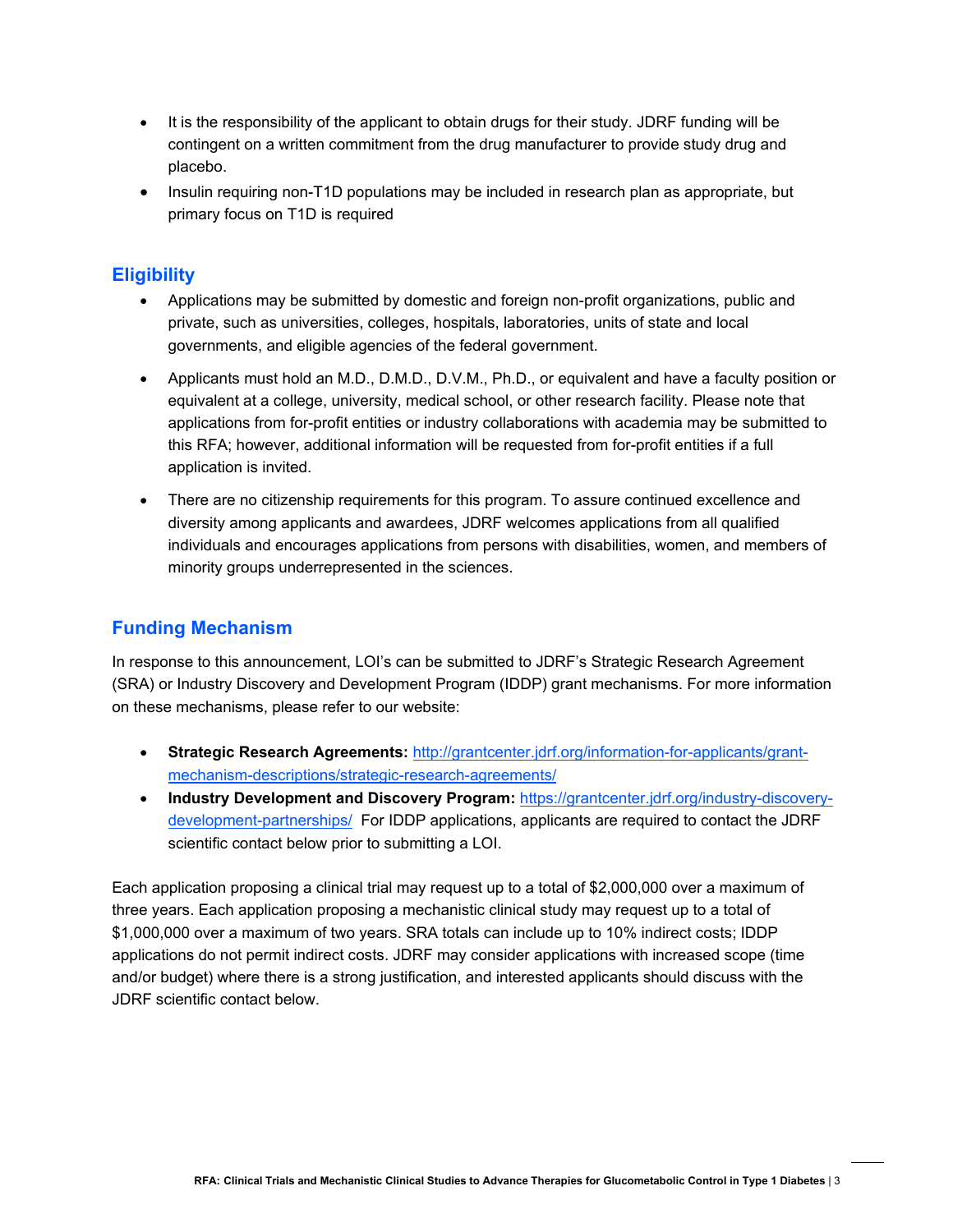### **Letter of Intent**

Prospective applicants should submit a LOI online via [RMS360](http://jdrf.smartsimple.us/) to be considered for a full proposal request. The LOI template provided on the RMS360 website must be used to complete the application. Applicants will be notified according to the timeline below if they have been approved to submit a full application.

Letters of intent should use the template provided and include the following information:

- Background/rationale, preliminary data and references to relevant publications, specific aims, project deliverables, collaborative framework if applicable
- For clinical trials, expected benefits and risks of proposed therapy in T1D
- For mechanistic clinical studies, an explanation of how successful completion of the study will enable therapy development
- Plan for acquiring drugs and placebo/controls used in the study, if applicable
- Intellectual property or commercial efforts associated with the current application, including a list of existing business partnerships relevant to the proposed work
- Estimated budget (total and yearly)

### **Proposal**

An approved LOI is required prior to the submission of a full proposal. Upon notification of a request for a full proposal, the application must be completed using the templates provided on the RMS360. Complete information should be included to permit a review of each application without reference to previous applications.

Note that all applications involving human subject research must include supplemental information to address subject safety, study design, and investigational product information. More details can be found in the [Human Subject Research Guidelines.](http://grantcenter.jdrf.org/information-for-applicants/how-to-apply/application-guidelines/#human-subject-requirements)

JDRF follows the U.S. National Institutes of Health (NIH) guidelines for studies including human subjects, including the Common Rule changes.

### **Review Criteria**

Applications will be subjected to confidential external scientific review evaluated on the following:

- Significance
- Relevance
- Approach
- Innovation
- Investigator experience
- **Environment**